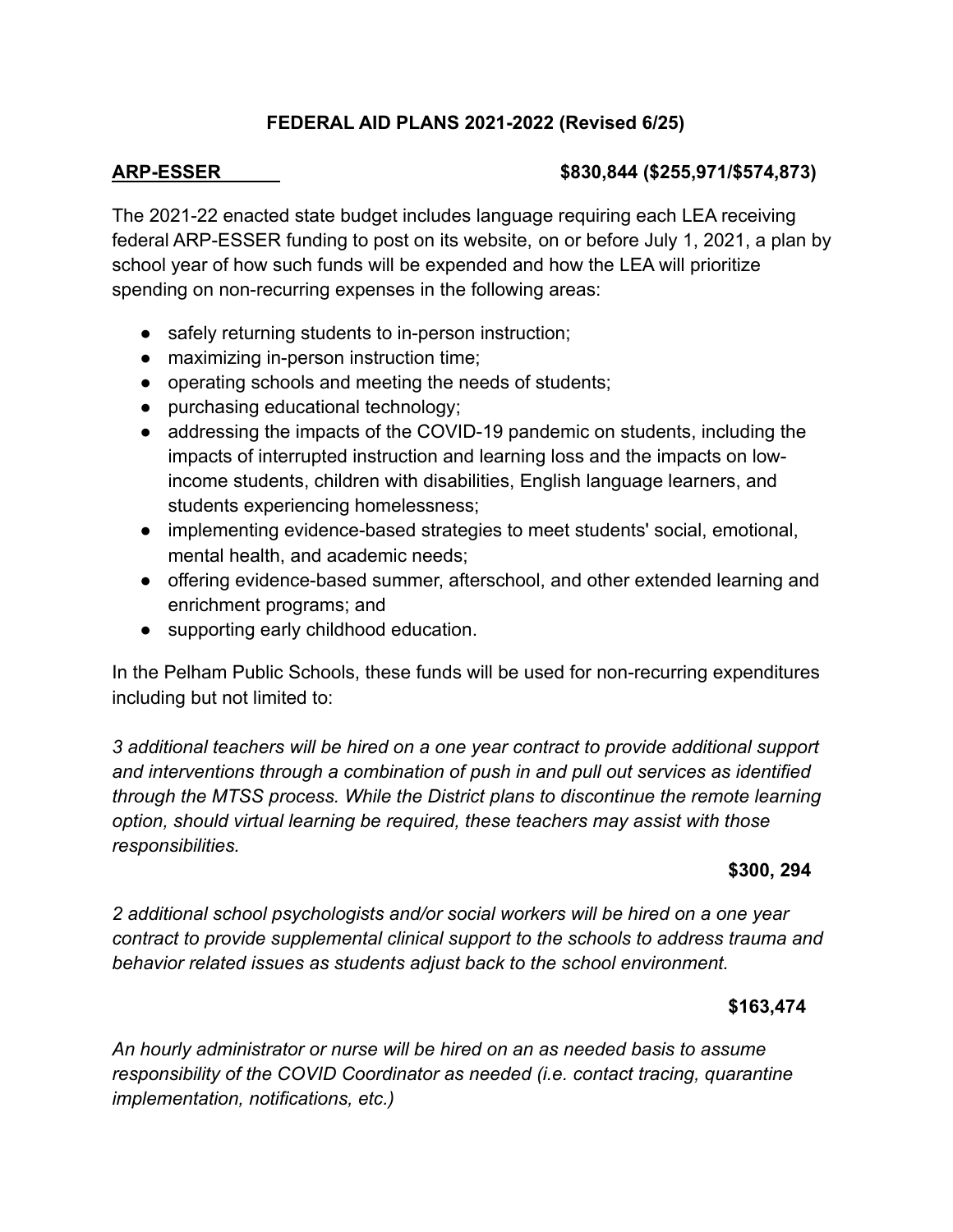### **\$20,000**

*Funds to be used for extended academy and after school help for struggling students*

### \$**10,000**

*Funds to be reserved for future years to provide tutoring, extended academy, or summer programming related to learning loss (includes required 20% set aside).* **\$280,844**

# **Foundation Aid \$838,144**

The 2021-22 enacted state budget included language stating that, for the 2021-22, 2022-23 and 2023-24 school years, each school district receiving a foundation aid increase of more than ten percent or \$10,000,000 must post to the district website prior to July 1 of each school year a plan by school year of how the funds will be used to address student performance and need, including but not limited to:

- (i) increasing graduation rates and eliminating the achievement gap;
- (ii) reducing class sizes;

(iii) providing supports for students who are not meeting, or at risk of not meeting state learning standards in core academic subject areas;

(iv) addressing student social-emotional health; and

(v) providing adequate resources to English language learners, students with disabilities; and students experiencing homelessness.

In the Pelham Public Schools, these funds will be used to address student performance and need, including but not limited to:

(i) increasing graduation rates and eliminating the achievement gap; **\$578,144**

*The district will use funds to provide summer credit recovery for rising high school students that have not passed courses that lead to graduation. Courses will be offered in Algebra 1, Earth Science, ELA 11, 10 &9, Living Environment, Global 1 & 2, and US History in order to provide the opportunity for students who struggled in the virtual and hybrid environment to earn credits on time.*

*At the elementary and middle school level, students who are not meeting standards as evidenced by local diagnostic, benchmark, and curriculum based assessments will be provided with a summer remediation program. This funding will allow us to double the size of the program to address the needs of more students. English Language Learners*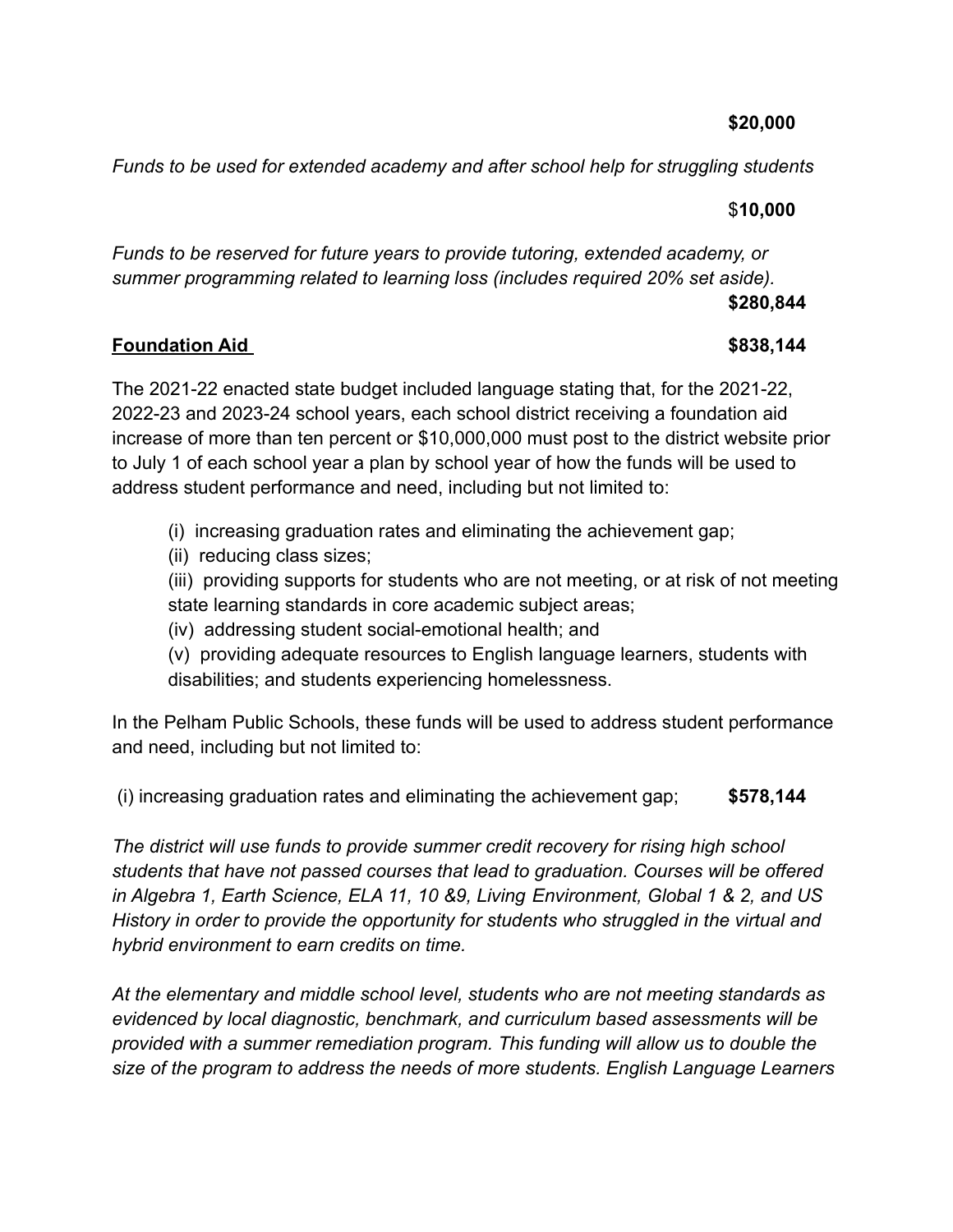*as well as students with disabilities will be included in this program based on their learning needs*.

*At the high school level, a learning lab will be established to provide support to students in core academic coursework. Students identified as in need through the MTSS process will be scheduled into the lab throughout the school year to assist in their progress.*

*At the middle school, a Technology class is being provided to all 6th grade students to provide integrated math support through a project based, integrated approach.*

*At the elementary level, an additional interventionist is being provided to Hutchinson school to assist with meeting student needs as identified through MTSS.*

(ii) reducing class sizes; **\$140,000**

*An additional World Language and Science teacher will be hired at the high school to meet enrollment demands and keep class sizes at or below BOE guidelines.*

(iii) providing supports for students who are not meeting, or at risk of not meeting, state learning standards in core academic subject areas;

*The summer programming mentioned above will be used to provide remediation and support to students who are not meeting state learning standards in respective subject areas*.

(iv) addressing student social-emotional health; and **\$120,000**

*Additional clinicians will be brought on temporarily through professional services contracts to assist in meeting the social and emotional needs of students. They will conduct both proactive training and crisis counseling to support students and parents as they transition back to full time in person learning.*

*Additional professional training and coaching/consultation in Responsive Classroom and Steps A DBT will be provided to support SEL at the elementary and secondary levels, respectively. A behavior consultant will be used to support teachers and clinicians in working with students exhibiting behavioral challenges. Additionally, the Branching Minds data program will be purchased to assist with data tracking necessary to support the MTSS behavioral and academic processes.*